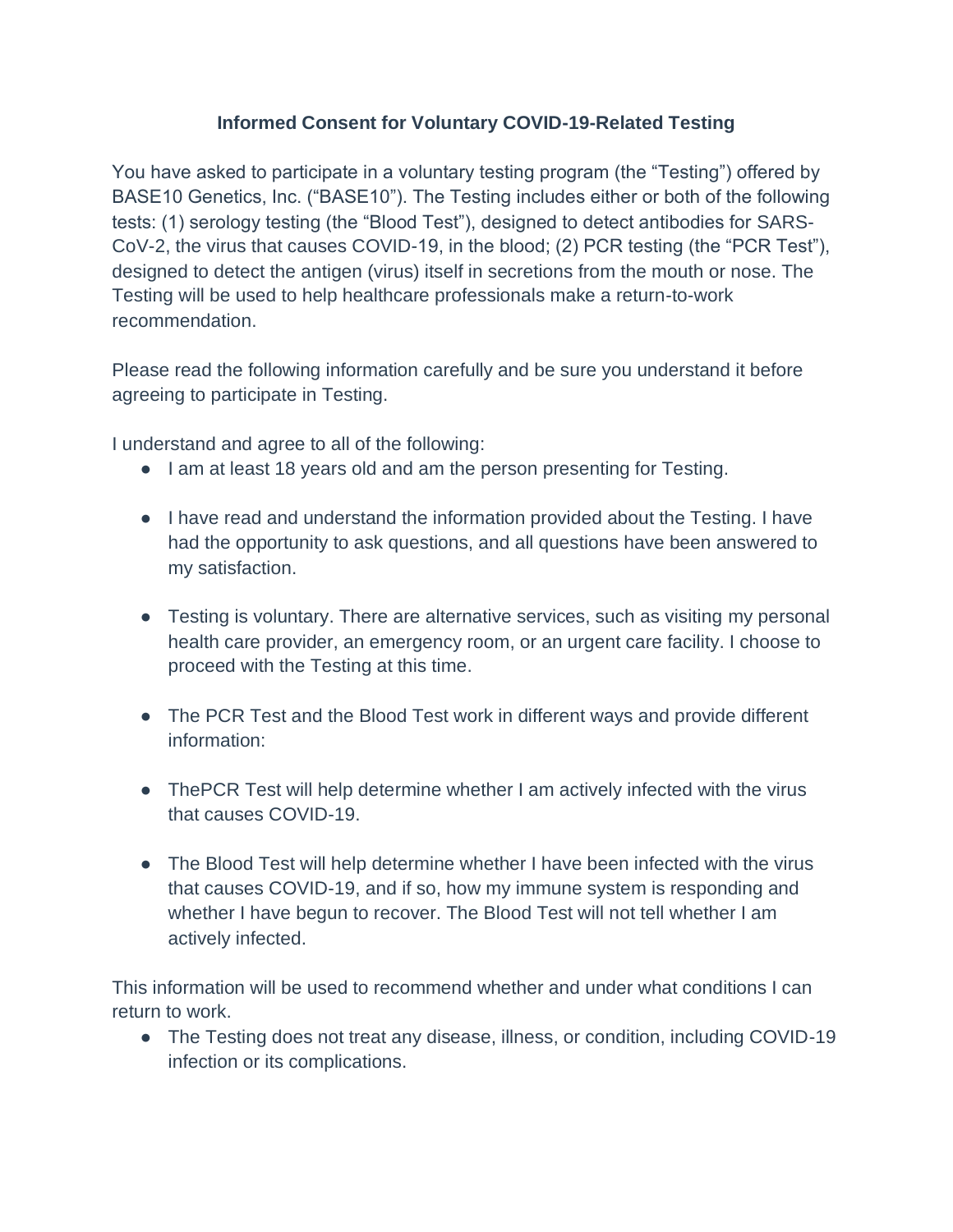- The Testing requires me to answer questions and provide information that testsite personnel cannot otherwise know ("Self-Report Information"). Providing inaccurate or incomplete Self-Report Information may mean that I receive an inappropriate return-to-work recommendation, regardless of the results of my blood test and clinical observations of me. My Self-Report Information is accurate and complete to the best of my knowledge and belief.
- The tests themselves are performed in different ways:
- The PCR Test involves taking a sample of secretions from the mouth or nose and testing the secretions with a test kit <approved by the U.S. Food and Drug Administration under an Emergency Use Authorization>. I may be asked to spit into a sample container or testing personnel may brush the lining of my mouth or the inside of my nose with a cotton swab. The "swab" procedure may involve discomfort. I authorize collection of a secretions sample for the Testing.
- The Blood Test involves a finger-stick blood test that conforms to the requirements of the U.S. Food and Drug Administration's Emergency Use Policy. I authorize collection of a blood sample for the Testing.
- Results of the Testing may be positive, negative, or inconclusive.
- A positive test may confirm that I have been infected (Blood Test) or am actively infected (PCR Test) with SARS-CoV-2, and/or that I can transmit the virus to others.
- A negative result does not exclude the possibility that I have been infected (Blood Test) or am actively infected (PCR Test) with SARS-CoV-2, and/or that I can transmit the virus to others. I may still have been or be infected, and/or be contagious.
- An inconclusive result may occur for a variety of reasons including limitations of testing methods, poor sample quality, or my clinical status.
- As with any medical diagnostic test,inaccurate results (including those resulting from human error) may occur with the Testing, andmay affect the appropriateness of the return-to-work recommendation. BASE10 does not represent or guarantee that the Testing will be error-free.